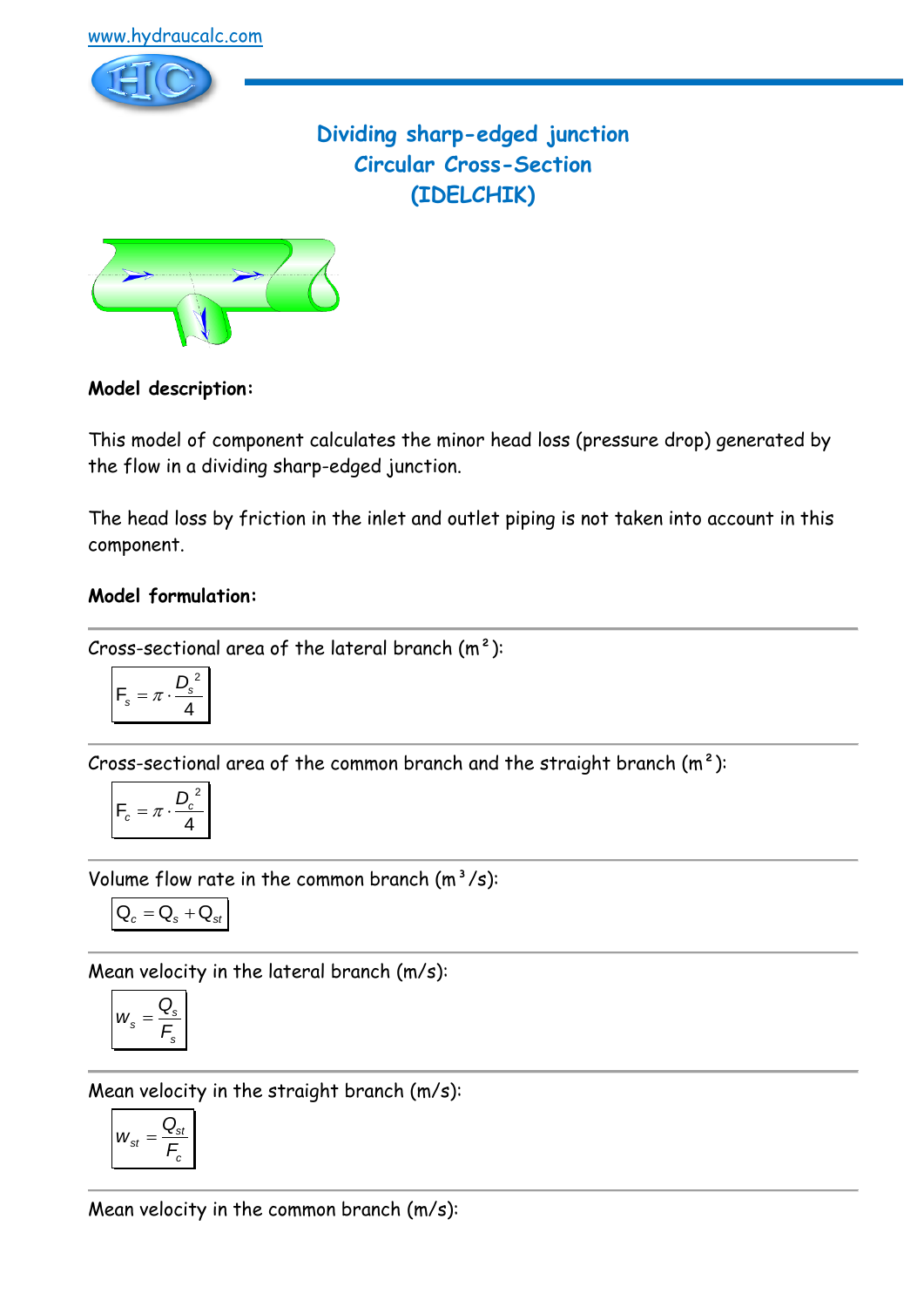$$
W_c = \frac{Q_c}{F_c}
$$

Mass flow rate in the lateral branch (kg/s):

$$
G_{\!s} = Q_{\!s} \cdot \rho
$$

Mass flow rate in the straight branch (kg/s):

$$
G_{\text{st}}=Q_{\text{st}}\cdot\rho
$$

Mass flow rate in the common branch (kg/s):

$$
G_c = Q_c \cdot \rho
$$

Reynolds number in the lateral branch:

$$
\mathsf{Re}_s = \frac{W_s \cdot D_s}{V}
$$

Reynolds number in the straight branch:

$$
\mathsf{Re}_{\mathsf{st}} = \frac{w_{\mathsf{st}} \cdot D_{\mathsf{c}}}{v}
$$

Reynolds number in the common branch:

$$
\mathsf{Re}_c = \frac{w_c \cdot D_c}{v}
$$

Pressure loss coefficient of the lateral branch (based on mean velocity in the common branch):

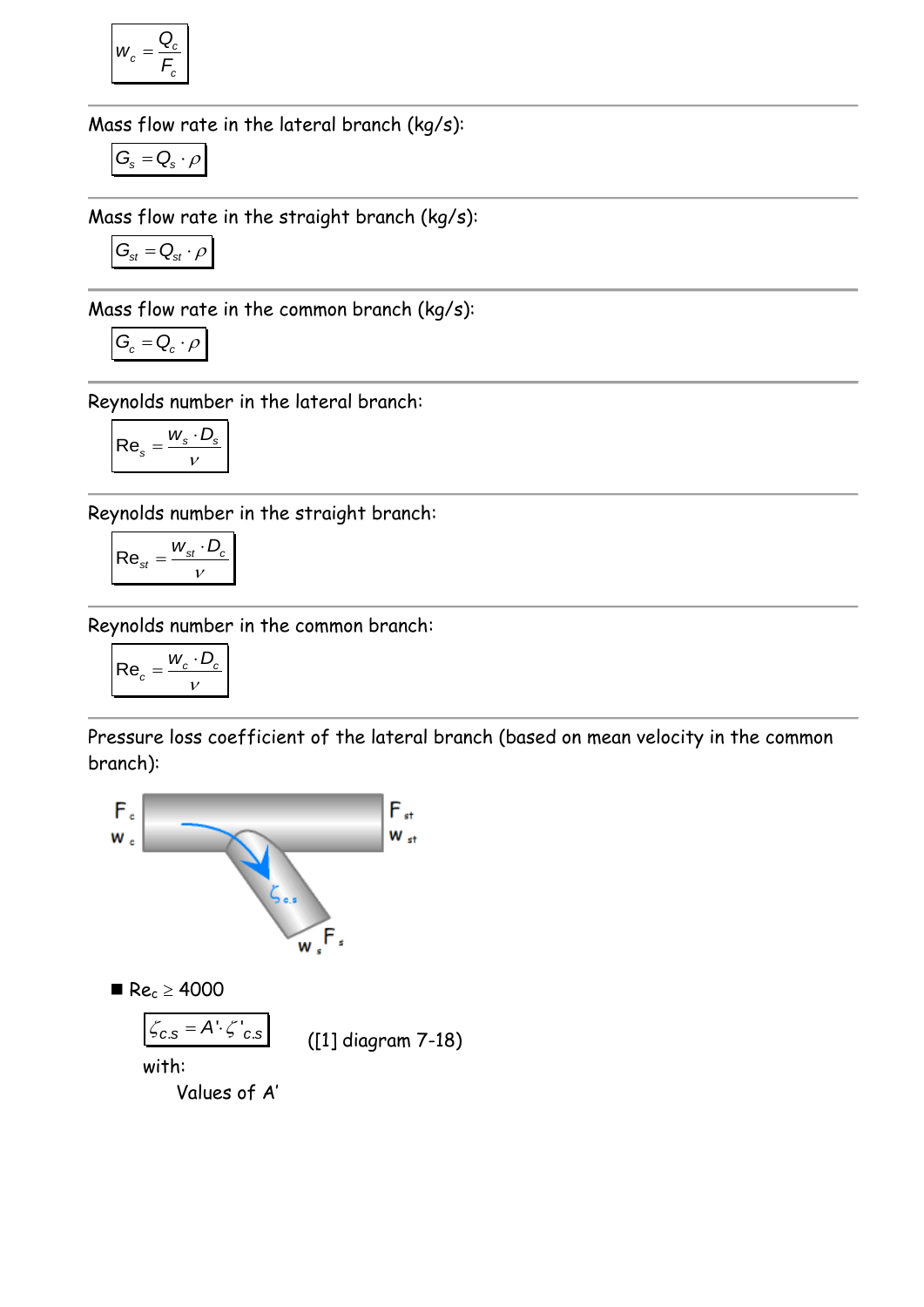| $F_s$ / $F_c$  |                                   | $\leq$ 0.35 |                                   | > 0.35 |
|----------------|-----------------------------------|-------------|-----------------------------------|--------|
| <b>Q. / Q.</b> | $\leq 0.4$                        | > 0.4       | $\leq 0.6$                        | > 0.6  |
|                | $1.1 - 0.7 \cdot \frac{Q_s}{Q_c}$ | 0.85        | $1.0 - 0.6 \cdot \frac{Q_s}{Q_c}$ | 0.6    |

([1] table 7-4)

$$
\zeta'_{c.s} = 1 + \left(\frac{w_s}{w_c}\right)^2 - 2 \cdot \left(\frac{w_s}{w_c}\right) \cdot \cos(\alpha)
$$

([1] diagram 7-18)



$$
\blacksquare\ Re_c\leq 2000
$$

$$
\zeta_{c.s} = (k_1 + 1) \cdot \zeta_{c.s}^t + \frac{150}{Re_c}
$$

([1] equation §31)

with:

Values of  $k_1$ 

| Q./Q. | Alpha        |     |     |     |
|-------|--------------|-----|-----|-----|
|       | $30^{\circ}$ | 45° | 60° | 90° |
| o     | 0.9          | 0.9 | 0.9 | 0.9 |
| 0.2   | 1.8          | 1.8 | 1.5 | 1.1 |
| 0.4   | 3.4          | 2.9 | 2.2 | 1.3 |
| 0.6   | 6.1          | 4.3 | 3   | 1.5 |
| 0.8   | 7.2          | 4.3 | 2.7 | 1.4 |
|       | 6            | 3.6 | 2.3 | 1.3 |

([1] table 7-7)

$$
\mathcal{L} = \mathbf{A} \cdot \left[ 1 + \left( \frac{w_s}{w_c} \right)^2 - 2 \cdot \frac{w_s}{w_c} \cdot \cos(\alpha) \right] - K'_{st'} \left( \frac{w_s}{w_c} \right)^2
$$
 (11)

([1] equation 7.3)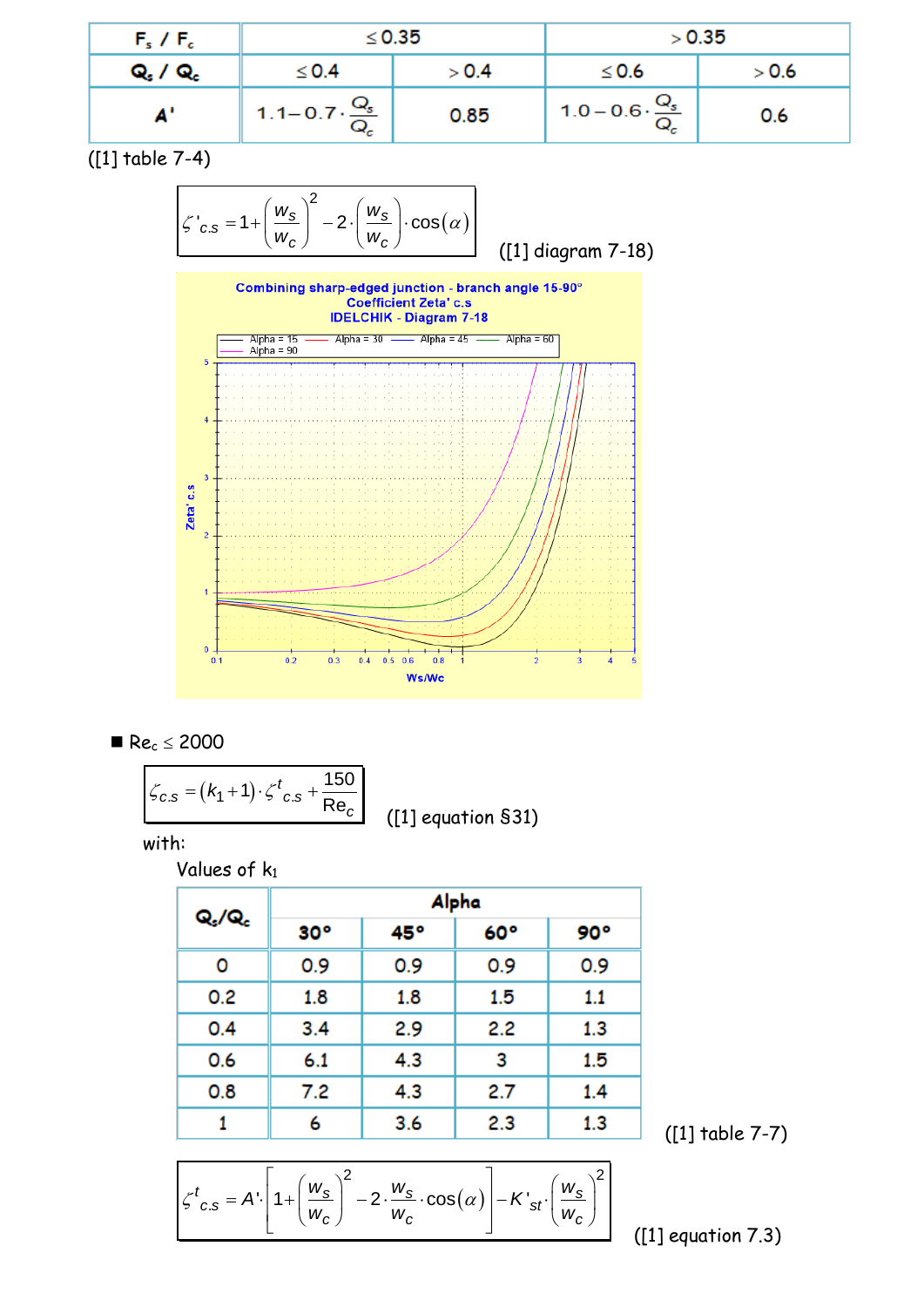with:

Values of A'

| $F_s$ / $F_c$  | $\leq$ 0.35                     |       | > 0.35                            |       |
|----------------|---------------------------------|-------|-----------------------------------|-------|
| <b>Q. / Q.</b> | $\leq 0.4$                      | > 0.4 | $\leq 0.6$                        | > 0.6 |
|                | 1.1-0.7 $\cdot \frac{Q_s}{Q_c}$ | 0.85  | $1.0 - 0.6 \cdot \frac{Q_s}{Q_c}$ | 0.6   |

([1] table 7-4)

$$
K'_{st}=0
$$

 $2000 < Re<sub>c</sub> < 4000$ 

linear interpolation

linear interpolation  

$$
\zeta_{c.s} = \zeta_{c.s}^t \cdot \left(1 - \frac{\text{Re}_c - 2000}{2000}\right) + \zeta_{c.s}^t \cdot \left(\frac{\text{Re}_c - 2000}{2000}\right)
$$

with:

 $\zeta_{c.s}^{\mathsf{I}}$  = laminar coefficient obtained with Re $_c$  = 2000  $\zeta^{\mathsf{t}}{}_{\mathsf{c.s}}$  = turbulent coefficient obtained with Re ${}_{\mathsf{c}}$  = 4000





Pressure loss coefficient of the straight branch (based on mean velocity in the common branch):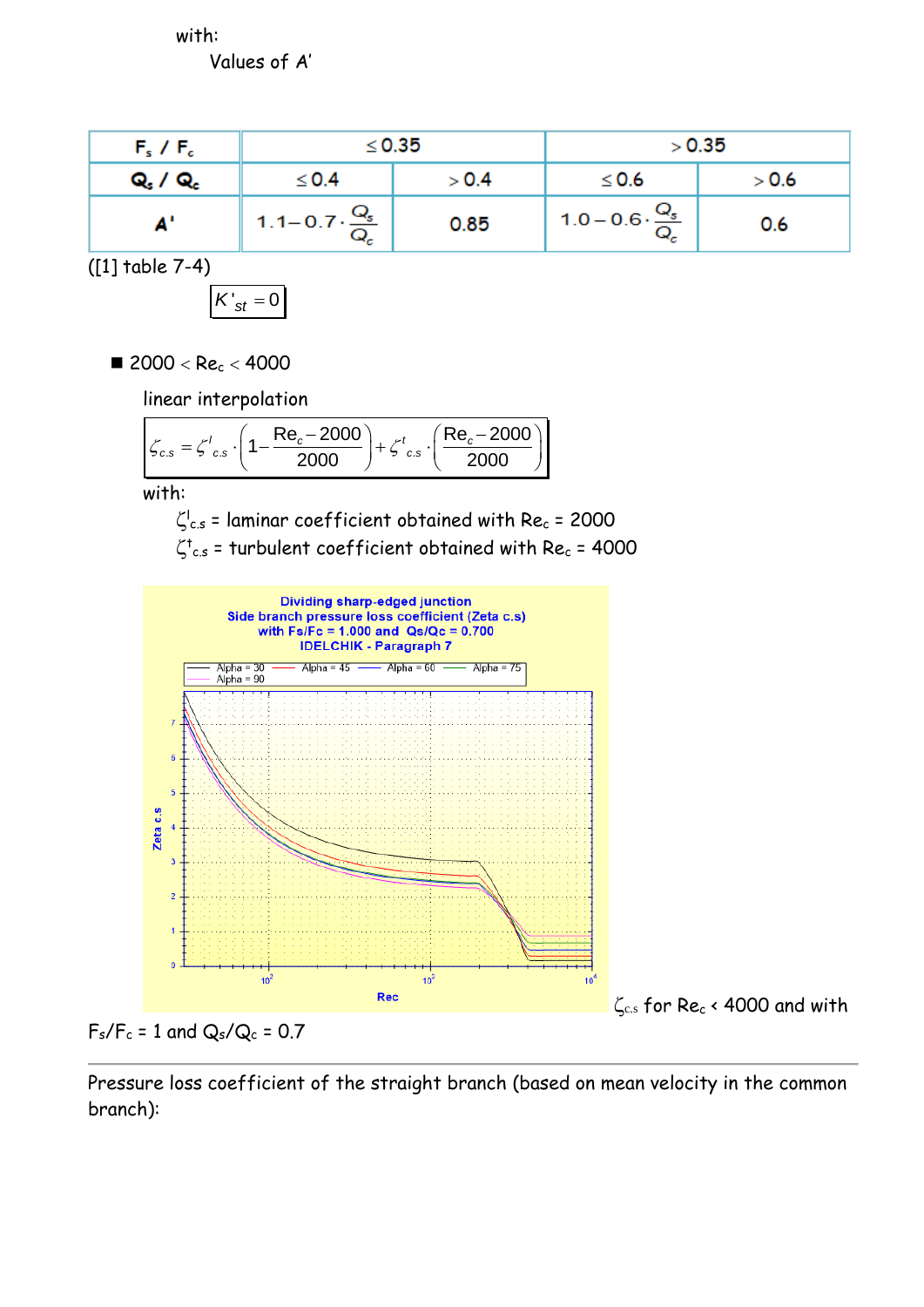

 $Re<sub>c</sub> \ge 4000$ 

$$
\zeta_{c.st} = \tau_{st} \cdot \left(\frac{Q_s}{Q_c}\right)^2
$$
 (11) diagram 7-20)

with:

Values of  $\tau_{st}$ 

| $F_s$ / $F_c$                   | $\leq$ 0.4 | > 0.4                                      |                                                                       |
|---------------------------------|------------|--------------------------------------------|-----------------------------------------------------------------------|
| <b>Q. / Q.</b>                  | $0 - 1.0$  | $\leq 0.5$                                 | > 0.5                                                                 |
| $\boldsymbol{\tau_{\text{st}}}$ | 0.4        | $2\cdot\left(2\cdot\frac{Q_s}{Q}-1\right)$ | $\left[ 0.3 \cdot \left( 2 \cdot \frac{Q_s}{Q_c} - 1 \right) \right]$ |

diagram 7-20)





$$
\begin{array}{|l|l|}\n\hline\n\zeta_{c.st} = 3 \cdot \zeta^t_{c.st} + \frac{33}{\text{Re}_c} \\
\text{mith:} & \text{(11 equation $31$)}\n\end{array}
$$

with:

$$
\mathcal{L}_{c.st}^t = \tau_{st} \cdot \left(\frac{Q_s}{Q_c}\right)^2
$$
 (11) equation 7-4)

with: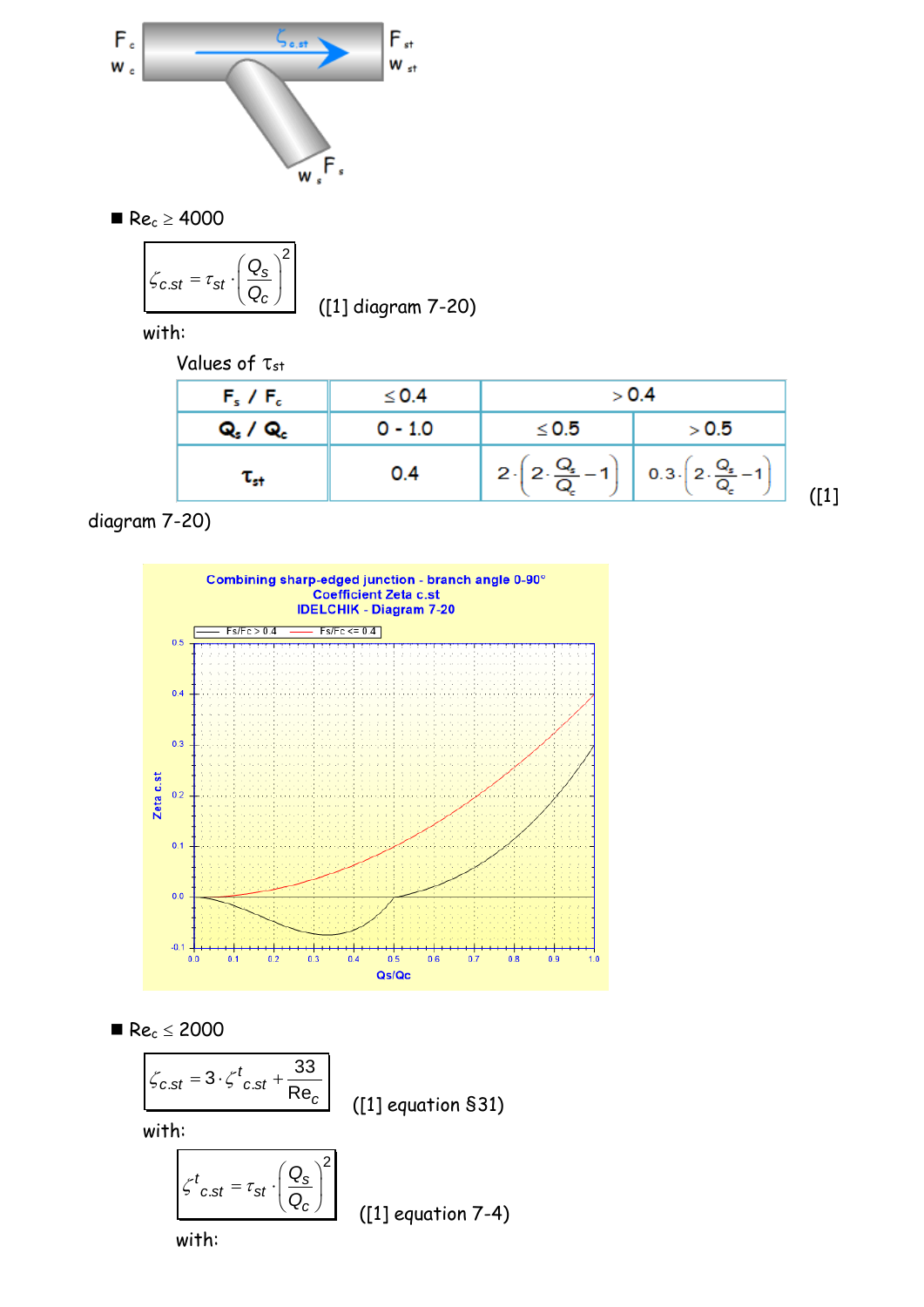Values of  $\tau_{st}$ 

| $F_s$ / $F_c$      | $\leq$ 0.4 | > 0.4                                |                                     |
|--------------------|------------|--------------------------------------|-------------------------------------|
| <b>Q. / Q.</b>     | $0 - 1.0$  | $\leq 0.5$                           | > 0.5                               |
| $\tau_{\text{st}}$ | 0.4        | $2\cdot\sqrt{2\cdot\frac{Q_s}{Q}}-1$ | $0.3\cdot 2\cdot \frac{Q_s}{Q} - 1$ |

([1] diagram 7-20)

 $\blacksquare$  2000 < Rec < 4000

linear interpolation

linear interpolation  
\n
$$
\mathcal{E}_{c.st} = \zeta_{c.st}^t \cdot \left(1 - \frac{\text{Re}_c - 2000}{2000}\right) + \zeta_{c.st}^t \cdot \left(\frac{\text{Re}_c - 2000}{2000}\right)
$$

with:

 $\zeta_{c.st}^{\text{I}}$  = laminar coefficient obtained with Re $_c$  = 2000

 $\zeta^{\sf t}_{\sf c.st}$  = turbulent coefficient obtained with Re $_{\sf c}$  = 4000



with  $F_s/F_c = 1$  and  $Q_s/Q_c = 0.7$ 

Pressure loss in the lateral branch (Pa):

$$
\Delta P_{c.s} = \zeta_{c.s} \cdot \frac{\rho \cdot w_c^2}{2}
$$

Pressure loss in the straight branch (Pa):

2  $\mathcal{L}_{c.st} = \mathcal{L}_{c.st} \cdot \frac{P_{av}}{2}$  $P_{cst} = \zeta_{cst} \cdot \frac{\rho \cdot w}{\rho}$  $\Delta P_{c.st} = \zeta_{c.st} \cdot \frac{\rho \cdot}{\rho}$ 

Head loss of fluid in the lateral branch (m):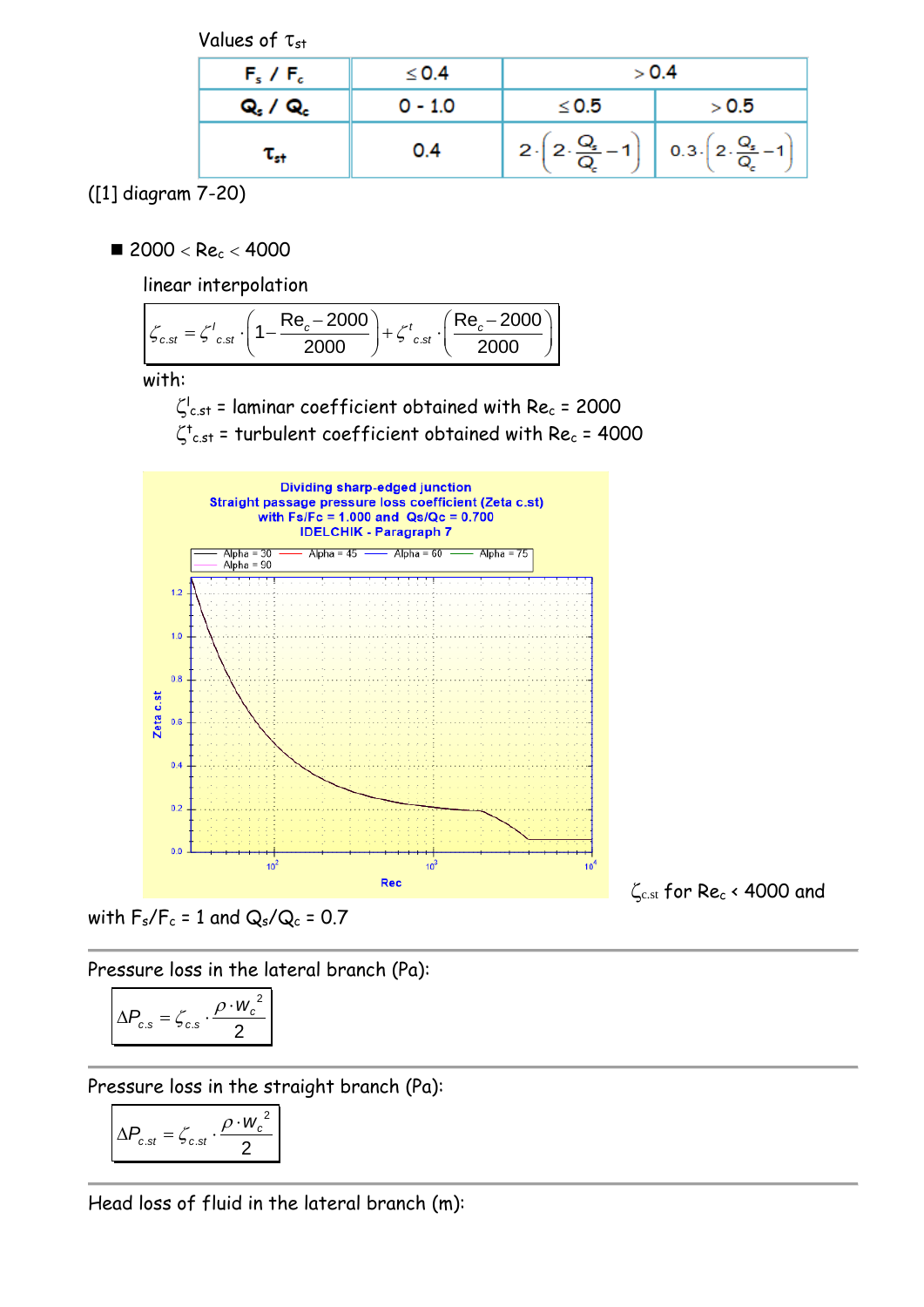$$
\Delta H_{c.s} = \zeta_{c.s} \cdot \frac{w_c^2}{2 \cdot g}
$$

Head loss of fluid in the straight branch (m):

$$
\Delta H_{c.st} = \zeta_{c.st} \cdot \frac{w_c^2}{2 \cdot g}
$$

Hydraulic power loss in the lateral branch (W):

$$
\textit{Wh}_s = \Delta P_{c.s} \cdot Q_s
$$

Hydraulic power loss in the straight branch (W):

$$
\textit{Wh}_{\text{st}} = \Delta P_{\text{c.st}} \cdot Q_{\text{st}}
$$

# **Symbols, Definitions, SI Units:**

| $D_s$                     | Diameter of the lateral branch (m)                                         |
|---------------------------|----------------------------------------------------------------------------|
| $D_c$                     | Diameter of the common branch and the straight branch (m)                  |
| $F_s$                     | Cross-sectional area of the lateral branch $(m^2)$                         |
| $F_c$                     | Cross-sectional area of the common branch and the straight branch $(m^2)$  |
| $Q_{s}$                   | Volume flow rate in the lateral branch $(m^3/s)$                           |
| $W_S$                     | Mean velocity in the lateral branch (m/s)                                  |
| $Q_{st}$                  | Volume flow rate in the straight branch $(m^3/s)$                          |
| $W_{S}$                   | Mean velocity in the straight branch $(m/s)$                               |
| $\mathsf{Q}_{\mathsf{c}}$ | Volume flow rate in the common branch $(m^3/s)$                            |
| $W_c$                     | Mean velocity in the common branch $(m/s)$                                 |
| $G_{S}$                   | Mass flow rate in the lateral branch ( $kg/s$ )                            |
| $G_{\textrm{st}}$         | Mass flow rate in the straight branch ( $kg/s$ )                           |
| $G_c$                     | Mass flow rate in the common branch ( $kg/s$ )                             |
| Res                       | Reynolds number in the lateral branch ()                                   |
| $Re_{st}$                 | Reynolds number in the straight branch ()                                  |
| Re <sub>c</sub>           | Reynolds number in the common branch ()                                    |
| $\alpha$                  | Angle of the lateral branch (m)                                            |
| $\zeta _{\rm c.s}$        | Pressure loss coefficient of the lateral branch in laminar flow ()         |
| $\zeta^\dagger$ c.st      | Pressure loss coefficient of the straight branch in turbulent flow ()      |
| $\zeta_{c,s}$             | Pressure loss coefficient of the lateral branch (based on mean velocity in |
|                           | the common branch) ()                                                      |
| $\zeta$ c.st              | Pressure loss coefficient of the straight branch (based on mean velocity   |
|                           | in the common branch) ()                                                   |
| $\Delta P_s$              | Pressure loss in the lateral branch (Pa)                                   |
| $\Delta P_{st}$           | Pressure loss in the straight branch (Pa)                                  |
| $\Delta H_s$              | Head loss of fluid in the lateral branch (m)                               |
| $\Delta H_{\rm st}$       | Head loss of fluid in the straight branch (m)                              |
| $Wh_s$                    | Hydraulic power loss in the lateral branch (W)                             |
| $Wh_{st}$                 | Hydraulic power loss in the straight branch $(W)$                          |

 $\rho$  Fluid density (kg/m<sup>3</sup>)